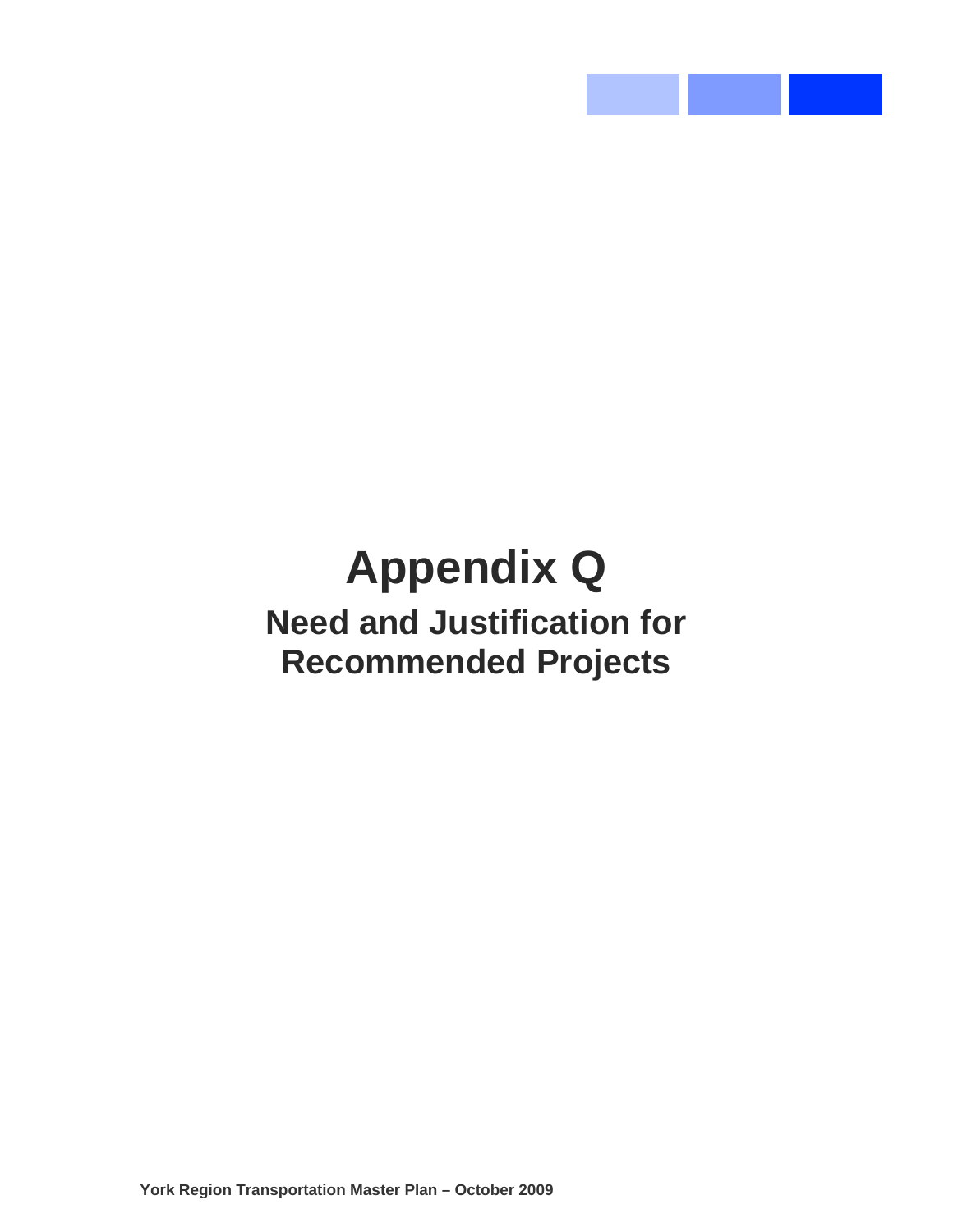|                         |                                  |                         |                                         |                             |                      |           | <b>Potential Benefits</b> |           |                                          |                    |                             |                                                                                               |
|-------------------------|----------------------------------|-------------------------|-----------------------------------------|-----------------------------|----------------------|-----------|---------------------------|-----------|------------------------------------------|--------------------|-----------------------------|-----------------------------------------------------------------------------------------------|
| Road                    | From                             | To                      | <b>Description of Potential Work</b>    |                             | Accommodules         |           |                           |           | Supportant reads<br>Co <sup>rn</sup> abl | Accom as a ecre    | <b>Proposed EA Schedule</b> | <b>Potential Environmental Considerations</b>                                                 |
|                         | Ninth Line                       | Reesor Road             | Widen to 4 lanes                        | $\bullet$                   |                      | $\bullet$ |                           | $\bullet$ | $\bullet$                                | $\bullet$          | Schedule C                  | Voodland, Greenbelt Natural Heritage System, Bob<br>Iunter Memorial Park                      |
|                         | Donald Cousens Parkway           | CP Rail Line            | <b>Build Grade separation</b>           | $\bullet$                   |                      | $\bullet$ |                           | $\bullet$ |                                          |                    | Schedule B or C             |                                                                                               |
|                         | Reesor Road                      | York/Durham Line        | Widen to 4 lanes                        | $\bullet$                   |                      | $\bullet$ | $\bullet$                 | $\bullet$ | $\bullet$                                |                    | Schedule C                  | Voodland, Greenbelt Natural Heritage System                                                   |
| 14th Avenue             |                                  |                         | Jog Elimination at York/Durham Line     |                             |                      |           |                           | $\bullet$ | $\bullet$                                |                    | Schedule A+ or B            |                                                                                               |
|                         | Markham Road/Highway 48          | Ninth Line              | Widen to 4 lanes                        | $\bullet$                   |                      | $\bullet$ |                           | $\bullet$ | $\bullet$                                | $\bullet$          | Schedule C                  | Voodland, Greenbelt Natural Heritage System                                                   |
|                         | Warden Avenue                    | Highway 48              | Transit improvements                    |                             |                      |           |                           |           | Transit Improvements                     |                    | TBD                         |                                                                                               |
|                         | Bathurst                         | Yonge Street            | Widen to 6 lanes                        |                             |                      |           | Schedule C or TPAP        |           |                                          |                    |                             |                                                                                               |
|                         | Yonge Street                     | <b>Bayview Avenue</b>   | Widen to 6 lanes                        |                             |                      |           |                           |           | <b>Transit Improvements</b>              |                    | Schedule C or TPAP          |                                                                                               |
|                         | <b>Bayview Avenue</b>            | Highway 404             | Widen to 6 lanes                        |                             |                      |           | Schedule C or TPAP        |           |                                          |                    |                             |                                                                                               |
|                         | Highway 404                      | Woodbine Avenue         | Widen to 6 lanes                        |                             |                      |           | Schedule C or TPAP        |           |                                          |                    |                             |                                                                                               |
| 16th Avenue             | Woodbine Avenue                  | Warden Avenue           | Widen to 6 lanes                        |                             |                      |           | Schedule C or TPAP        |           |                                          |                    |                             |                                                                                               |
|                         | Warden Avenue                    | Kennedy Road            | Widen to 6 lanes                        |                             |                      |           | Schedule C or TPAP        |           |                                          |                    |                             |                                                                                               |
|                         | Kennedy Road                     | McCowan Road            | Widen to 6 lanes                        |                             |                      |           |                           |           | <b>Transit Improvements</b>              |                    | Schedule C or TPAP          |                                                                                               |
|                         | McCowan Road                     | Ninth Line              | Widen to 6 lanes                        |                             |                      |           |                           |           | Transit Improvements                     |                    | Schedule C or TPAP          |                                                                                               |
|                         | New Markham Bypass               | York/Durham Line        | Reconstruction to 2 lanes               | $\bullet$                   |                      |           |                           | $\bullet$ | $\bullet$                                |                    | EA Completed                |                                                                                               |
|                         | <b>Bathurst Street</b>           | Yonge Street            | Widen to 4 lanes                        |                             |                      |           |                           |           | Transit Improvements                     | Schedule C         |                             |                                                                                               |
|                         | Yonge Street                     | <b>Bayview Avenue</b>   | Widen to 4 lanes                        | <b>Transit Improvements</b> |                      |           |                           |           |                                          |                    |                             |                                                                                               |
| 19th Ave / Gamble Sdrd  | <b>Bayview Avenue</b>            | Highway 404             | Wident to 4 lanes                       | Transit Improvements        |                      |           |                           |           |                                          |                    |                             |                                                                                               |
|                         |                                  |                         | Grade Separation west of Bayview Avenue |                             |                      |           | Schedule C                |           |                                          |                    |                             |                                                                                               |
| Aurora Road             | East of Woodbine Avenue          |                         | Build CNR grade separation              |                             |                      |           |                           | $\bullet$ |                                          |                    | Schedule B or C             | SA, Woodland, Greenbelt- Protected Countryside,<br>atural Heritage System                     |
| <b>Baseline Road</b>    | Dalton Road                      | McCowan Road            | Widen to 4 lanes                        | $\bullet$                   |                      | $\bullet$ |                           | $\bullet$ |                                          | $\bullet$          | Schedule C                  | Greenbelt Town and Village, Woodland                                                          |
|                         | Green Lane West                  | Yonge Street            | Reconstruct 2 lanes and bridge work     | $\bullet$                   | $\bullet$            |           |                           | $\bullet$ | $\bullet$                                |                    | Schedule C                  | Voodland, Greenbelt Natural Heritage System,<br>reenbelt Town and Village                     |
|                         | Highway 7                        | Rutherford Road         | Widen to 6 lanes                        | <b>Transit Improvements</b> |                      |           |                           |           |                                          |                    | Schedule C or TPAP          |                                                                                               |
|                         | Rutherford Road                  | Major Mackenzie Dr      | Widen to 6 lanes                        |                             |                      |           | Schedule C or TPAP        |           |                                          |                    |                             |                                                                                               |
| <b>Bathurst Street</b>  | CNR north of Steeles Avenue      | Centre Street           | Widen to 6 lanes                        |                             |                      |           | Schedule C or TPAP        |           |                                          |                    |                             |                                                                                               |
|                         | CNR north of Steeles Avenue      |                         | Widen CNR Grade Separation to 6 lanes   |                             |                      |           | Schedule C or TPAP        |           |                                          |                    |                             |                                                                                               |
|                         | Major Mackenzie Drive            | 19th Avenue/Gamble Road | Widening to 6 lanes                     |                             |                      |           | Schedule C or TPAP        |           |                                          |                    |                             |                                                                                               |
|                         | <b>Bloomington Road</b>          | Wellington Street       | Widen to 4 lanes                        | $\bullet$                   |                      | ٠         |                           | $\bullet$ | $\bullet$                                |                    | Schedule C                  | ESA, Oak Ridges Moraine, Woodland, Greenbelt<br>rban Area                                     |
|                         | 19th Avenue                      | Stouffville Road        | Widen to 4 lanes                        | $\bullet$                   | $\bullet$            | $\bullet$ |                           | $\bullet$ | $\bullet$                                |                    | Schedule C                  | ESA, Oak Ridges Moraine, Woodland, Greenbelt<br>Jrban Area                                    |
|                         | 16th Avenue                      | Major Mackenzie Drive   | Widen to 6 lanes                        | <b>Transit Improvements</b> |                      |           |                           |           |                                          | Schedule C or TPAP |                             |                                                                                               |
|                         | Elgin Mills Road                 | 19th Avenue             | Widen to 4 lanes                        | $\bullet$                   |                      |           |                           | $\bullet$ | $\bullet$                                |                    | Schedule C                  | Oak Ridges Moraine, Woodland                                                                  |
| <b>Bayview Avenue</b>   | Highway 407                      | 16th Avenue             | Widen to 6 lanes                        |                             | Transit Improvements |           |                           |           |                                          |                    |                             |                                                                                               |
|                         | John Street                      | Highway 407             | Widen to 6 lanes                        | Transit Improvements        |                      |           |                           |           |                                          |                    |                             |                                                                                               |
|                         | Stouffville Road                 | <b>Bloomington Road</b> | Widen to 4 lanes                        | $\bullet$                   |                      | $\bullet$ |                           | $\bullet$ | $\bullet$                                |                    | Schedule C                  | ESA, Oak Ridges Moraine, Woodland, Greenbelt<br>Urban Area, Greenbelt Natural Heritage System |
|                         | Major Mackenzie Drive            | 19th Avenue             | Widen to 6 lanes                        |                             |                      |           |                           |           | Transit Improvements                     |                    | Schedule C or TPAP          |                                                                                               |
|                         | Steeles Avenue                   | John Street             | Widen to 6 lanes (incl. CNR GS)         |                             |                      |           | Schedule C or TPAP        |           |                                          |                    |                             |                                                                                               |
|                         | <b>Bayview Avenue</b>            | Highway 404             | Widen to 4 lanes                        | $\bullet$                   | $\bullet$            |           |                           | $\bullet$ |                                          |                    | Schedule C                  | ESA, Oak Ridges Moraine, Woodland, Greenbelt<br>Jrban Area                                    |
|                         | Yonge Street                     | <b>Bayview Avenue</b>   | Widen to 4 lanes                        | $\bullet$                   | $\bullet$            |           |                           | $\bullet$ |                                          |                    | Schedule C                  | ESA, Oak Ridges Moraine, Woodland, Greenbelt<br>Jrban Area                                    |
| <b>Bloomington Road</b> | Yonge Street                     | <b>Bathurst Street</b>  | Widen to 4 lanes                        | $\bullet$                   | $\bullet$            |           |                           | $\bullet$ |                                          |                    | Schedule C                  | Woodland, Oak Ridges Moraine, Greenbelt Urban                                                 |
|                         | Highway 404                      | York/Durham Line        | Widen to 4 lanes                        | $\bullet$                   |                      |           |                           | $\bullet$ |                                          |                    | Schedule C                  | Oak Ridges Moraine, Woodland, Greenbelt Hamlet                                                |
| Davis Drive             | South Lake Hospital / Roxborough | Highway 404             | Transit improvements                    |                             |                      |           |                           |           | Transit Improvements                     |                    | Schedule C or TPAP          |                                                                                               |
|                         | Leslie Street                    | Woodbine Avenue         | Realign to accommodate 404 Interchange  | $\bullet$                   | $\bullet$            | $\bullet$ |                           | $\bullet$ |                                          |                    | Schedule B or C             | ESA, Woodland, Greenbelt Urban Area                                                           |
| Doane Road              | Yonge Street                     | Leslie                  | Widen / Construct 4 lanes               | $\bullet$                   | $\bullet$            | $\bullet$ |                           | $\bullet$ |                                          |                    | Schedule C                  | ESA, Woodland, Greenbelt-Urban Area, Town and<br>llage                                        |
|                         |                                  |                         | Construct new Highway 404 Interchange   | $\bullet$                   | $\bullet$            | $\bullet$ | $\bullet$                 | $\bullet$ |                                          |                    | Schedule C                  |                                                                                               |
|                         | Major Mackenzie Drive            | Teston Road             | Widen to 4 lanes                        | $\bullet$                   | $\bullet$            | $\bullet$ |                           | $\bullet$ | $\bullet$                                |                    | Schedule C                  | ESA, Oak Ridges Moraine, Woodland                                                             |
|                         | North of King Rd                 |                         | Build CNR grade separation              | $\bullet$                   | $\bullet$            |           |                           | $\bullet$ |                                          |                    | Schedule B or C             | Oak Ridges Moraine, Woodland, Greenbelt Urban                                                 |
| Dufferin Street         | <b>Teston Road</b>               | King Road               | Widen to 4 lanes                        | $\bullet$                   | $\bullet$            | $\bullet$ |                           | $\bullet$ | $\bullet$                                |                    | Schedule C                  | ESA, Oak Ridges Moraine, Woodland, Greenbelt<br>own and Village                               |
|                         | Steeles Avenue                   | Langstaff Road          | Widen to 6 lanes                        |                             |                      |           |                           |           | Transit Improvements                     |                    | Schedule C or TPAP          |                                                                                               |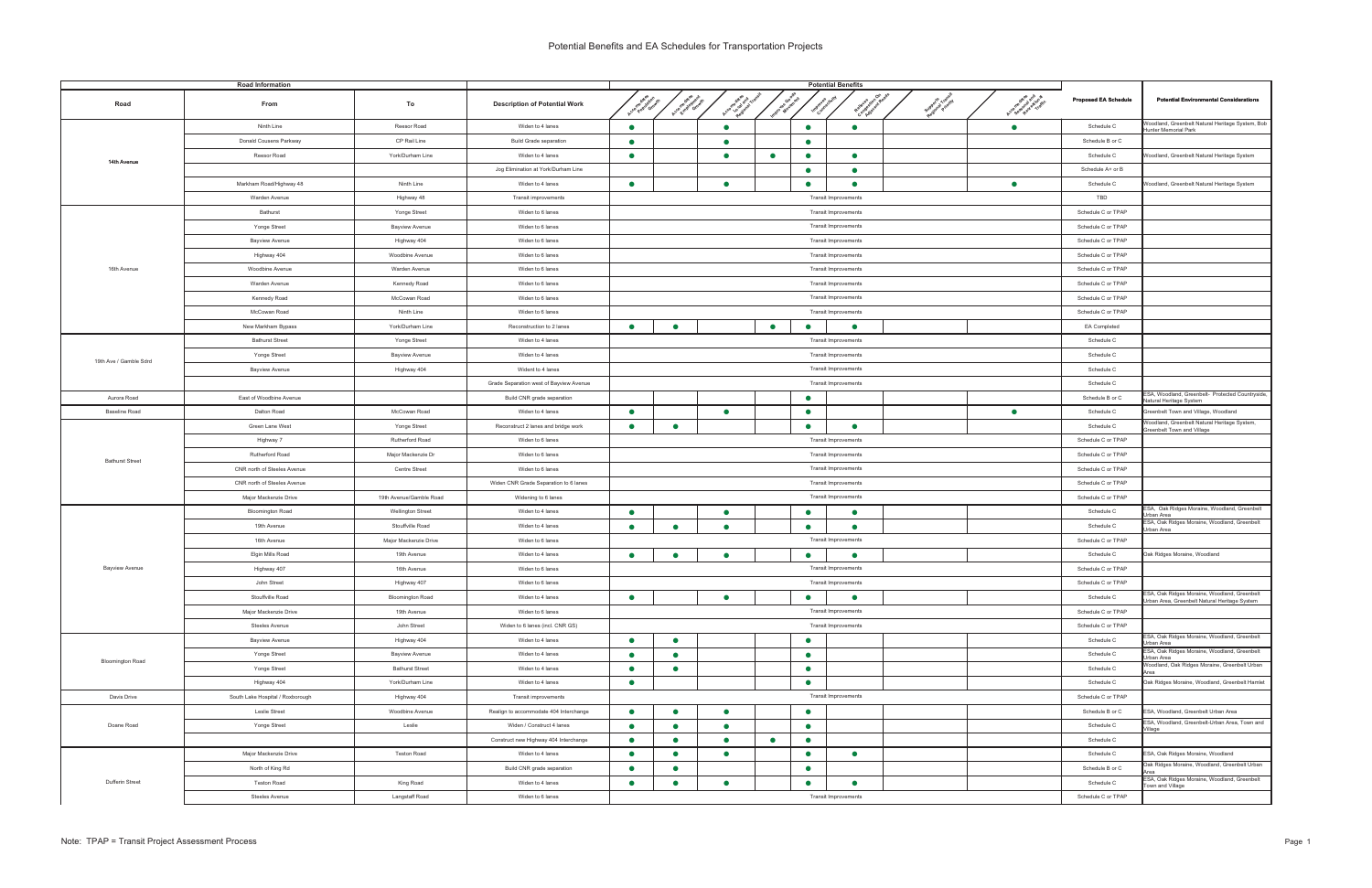| <b>Road Information</b> |                          |                         |                                                   |                                                  |                             |           |                    |                             | <b>Potential Benefits</b> |                             |                                                                                   |                                                                                      |
|-------------------------|--------------------------|-------------------------|---------------------------------------------------|--------------------------------------------------|-----------------------------|-----------|--------------------|-----------------------------|---------------------------|-----------------------------|-----------------------------------------------------------------------------------|--------------------------------------------------------------------------------------|
| Road                    | From                     | To                      | <b>Description of Potential Work</b>              |                                                  |                             |           |                    |                             |                           | <b>Proposed EA Schedule</b> | <b>Potential Environmental Considerations</b>                                     |                                                                                      |
|                         | Langstaff Road           | Major Mackenzie Drive   | Widen to 6 lanes                                  | Transit Improvements                             |                             |           |                    |                             |                           | Schedule C or TPAP          |                                                                                   |                                                                                      |
|                         | East of Yonge St         |                         | Build CNR grade separation (Btw Yonge/Bayview)    | $\bullet$                                        | $\bullet$                   |           |                    | $\bullet$                   |                           |                             | Schedule C                                                                        | Greenbelt Urban Area                                                                 |
| Elgin Mills Road        | <b>Bathurst Street</b>   | Yonge Street            | Widen to 4 lanes                                  | $\bullet$                                        | $\bullet$                   | $\bullet$ |                    | $\bullet$                   | $\bullet$                 |                             | Schedule C                                                                        | Dak Ridges Moraine, Greenbelt Urban Area,<br>Voodland                                |
|                         | Woodbine Avenue          | Highway 404 Extension   | Widen to 4 lanes                                  | $\bullet$                                        | $\bullet$                   | $\bullet$ |                    | $\bullet$                   |                           |                             | Schedule C                                                                        | Woodland, Greenbelt-Urban Area, Protected<br>ountryside                              |
| Glenwoods Avenue        |                          |                         | Jog Elimination (Glenwoods/Woodbine)              |                                                  |                             |           |                    | $\bullet$                   |                           |                             | Schedule A+ or B                                                                  | Woodland, Greenbelt-Urban Area, Protected<br>Countryside                             |
|                         | Green Lane GO Station    | Highway 404             | Widen to 6 lanes                                  |                                                  |                             |           |                    |                             | Transit Improvements      |                             | Schedule C or TPAP                                                                |                                                                                      |
| Green Lane Road         | Yonge Street             | Green Lane GO Terminal  | Widen to 6 lanes                                  |                                                  |                             |           |                    |                             | Transit Improvements      |                             | TPAP                                                                              | Completed as part of North Yonge EA                                                  |
|                         | Warden Avenue            | Kennedy Road            | Widen to 6 lanes                                  |                                                  |                             |           |                    |                             | Transit Improvements      |                             | Schedule C or TPAP                                                                |                                                                                      |
| Highway 7               |                          |                         | Grade separation (west of Main Street/Unionville) |                                                  |                             |           |                    |                             | Transit Improvements      |                             | Schedule C or TPAP                                                                |                                                                                      |
| Highway 9               | Highway 400              | Yonge Street            | Transit improvements                              |                                                  |                             |           |                    |                             | Transit Improvements      |                             | Schedule C or TPAP                                                                |                                                                                      |
|                         | CPR south of Rutherford  |                         | Widen CPR Grade Separation to 6 lanes             |                                                  |                             |           |                    |                             | Transit Improvements      |                             | Schedule C or TPAP                                                                |                                                                                      |
|                         | Highway 7                | Rutherford Road         | Widen to 6 lanes                                  |                                                  |                             |           | Schedule C or TPAP |                             |                           |                             |                                                                                   |                                                                                      |
| Highway 27              | Steeles Avenue           | Highway 7               | Widen to 6 lanes (incl. CNR GS)                   |                                                  |                             |           | Schedule C or TPAP |                             |                           |                             |                                                                                   |                                                                                      |
|                         | Major Mackenzie Drive    | North of King Road      | Widen to 4 lanes                                  | $\bullet$<br>$\bullet$<br>$\bullet$<br>$\bullet$ |                             |           |                    |                             |                           | Schedule C                  | ESA, Woodland, Greenbelt-Natural Heritage System,<br>Jrban Area, Town and Village |                                                                                      |
|                         | Rutherford Road          | Major Mackenzie Drive   | Widen to 6 lanes                                  |                                                  |                             |           |                    |                             | Transit Improvements      |                             | Schedule C or TPAP                                                                |                                                                                      |
| Highway 48              | Major Mackenzie Drive    | Stouffville Road        | Widen to 4 lanes                                  | $\bullet$                                        |                             | $\bullet$ |                    | $\bullet$                   |                           |                             | Schedule C                                                                        | Oak Ridges Moraine, Woodland, Greenbelt-Natural<br>leritage System, Town and Village |
|                         | Rutherford Road          | Nashville Road          | Widen to 6 lanes                                  |                                                  |                             |           |                    |                             | Transit Improvements      |                             | Schedule C or TPAP                                                                |                                                                                      |
| Highway 50              | Nashville Road           | Mayfield Road           | Widen to 6 lanes                                  |                                                  |                             |           |                    |                             | Transit Improvements      |                             | Schedule C or TPAP                                                                |                                                                                      |
|                         | Steeles Avenue           | Highway 7               | Widen to 6 lanes                                  |                                                  |                             |           |                    |                             | Transit Improvements      |                             | Schedule C or TPAP                                                                |                                                                                      |
| Islington Avenue        | North of Steeles Ave     |                         | Build CP grade separation                         |                                                  |                             |           |                    | $\bullet$                   |                           |                             | Schedule B or C                                                                   | Woodland                                                                             |
| Jane Street             | Teston Road              | King/Vaughan Line       | Widen to 4 lanes                                  | $\bullet$                                        | $\bullet$                   | $\bullet$ | $\bullet$          | $\bullet$                   | $\bullet$                 |                             | Schedule C                                                                        | Greenbelt Urban Area                                                                 |
|                         | Steeles Avenue           | Highway 7               | Widen to 6 lanes (incl. Widening CNR GS)          |                                                  |                             |           |                    | <b>Transit Improvements</b> |                           |                             | Schedule C or TPAP                                                                |                                                                                      |
|                         | Highway 7                | Rutherford Road         | Widen to 6 lanes                                  | Transit Improvements                             |                             |           |                    | Schedule C or TPAP          |                           |                             |                                                                                   |                                                                                      |
| Keele Street            | 15th Sideorad            | Lloydtown/Aurora Rd     | Reconstruct to 2 paved lanes                      | $\bullet$                                        |                             | $\bullet$ |                    | $\bullet$                   |                           |                             | Schedule A+ or B                                                                  | Oak Ridges Moraine, Woodland                                                         |
|                         | Rutherford Rd            | S of Major Mackenzie Dr | Widen to 6 lanes                                  |                                                  |                             |           |                    |                             | Transit Improvements      |                             | Schedule C or TPAP                                                                |                                                                                      |
|                         | King Road                | 15th Sideroad           | Widen to 4 lanes                                  | $\bullet$                                        | $\bullet$                   | $\bullet$ |                    | $\bullet$                   |                           |                             | Schedule C                                                                        | Oak Ridges Moraine, Greenbelt Town and Village                                       |
|                         | CNR North of Steeles Ave |                         | Build CNR grade separation                        |                                                  |                             |           |                    | $\bullet$                   |                           |                             | Schedule B or C                                                                   | No Environmental Considerations                                                      |
|                         | Denison St               | Highway 407             | Widen to 6 lanes                                  | Transit Improvements                             |                             |           |                    |                             |                           |                             | Schedule C or TPAP                                                                |                                                                                      |
|                         | Steeles Avenue           | Denison St              | Widen to 6 lanes                                  |                                                  | Transit Improvements        |           |                    |                             |                           |                             |                                                                                   |                                                                                      |
|                         | Aurora Road              | Davis Drive             | Reconstruct to 2 paved lanes                      |                                                  |                             |           |                    | $\bullet$                   | $\bullet$                 |                             | Schedule A+ or B                                                                  | ESA, Oak Ridges Moraine, Woodland, Greenbelt<br>Vatural Heritage System              |
| Kennedy Road            | North of Highway 7       |                         | Build CNR grade separation                        |                                                  |                             |           |                    | $\bullet$                   |                           |                             | Schedule B or C                                                                   | Woodland                                                                             |
|                         | Old Homestead Rd         | Metro Road              | Reconstruct to 2 paved lanes                      | $\bullet$                                        |                             | $\bullet$ |                    | $\bullet$                   |                           |                             | Schedule A+ or B                                                                  | Woodland, Greenbelt-Natural Heritage System,<br>Protected Countryside                |
|                         | Ravenshoe Rd             | Old Homestead Road      | Reconstruct to 2 paved lanes                      | $\bullet$                                        |                             | $\bullet$ |                    | $\bullet$                   |                           |                             | Schedule A+ or B                                                                  | ESA, Woodland, Greenbelt-Natural Heritage System,<br>Protected Countryside           |
|                         | Highway 7                | Major Mackenzie Drive   | Transit improvements                              |                                                  | <b>Transit Improvements</b> |           |                    |                             |                           |                             | Schedule C or TPAP                                                                |                                                                                      |
|                         | Highway 407              | Highway 7               | Widen to 6 lanes                                  |                                                  |                             |           |                    | Transit Improvements        |                           |                             | Schedule C or TPAP                                                                |                                                                                      |
|                         | Major Mackenzie Drive    | New Markham Bypass      | Widen to 4 lanes                                  | $\bullet$                                        | $\bullet$                   | $\bullet$ |                    | $\bullet$                   | $\bullet$                 |                             | Schedule C                                                                        |                                                                                      |
| King Road               | Highway 400              | Highway 27              | Widen to 4 lanes                                  | $\bullet$                                        |                             | $\bullet$ | $\bullet$          | $\bullet$                   |                           |                             | Schedule C                                                                        | leritage System, Protected Countryside, Town and                                     |
|                         | Highway 27               | York/Peel Boundary      | Widen to 4 lanes                                  | $\bullet$                                        | $\bullet$                   | $\bullet$ |                    | $\bullet$                   |                           | $\bullet$                   | Schedule C                                                                        | Woodland, Greenbelt-Natural Heritage System, Town<br>and Village                     |
| King/Vaughan Line       | Highway 400              | <b>Bathurst Street</b>  | Widen to 4 lanes                                  | $\bullet$                                        | $\bullet$                   | $\bullet$ | $\bullet$          | $\bullet$                   | $\bullet$                 |                             | Schedule C                                                                        | ESA, Woodland, Oak Ridges Moraine, Greenbelt<br>own and Village                      |
| Langstaff Road          | Highway 27               | Highway 50              | Widen to 4 lanes                                  | $\bullet$                                        | $\bullet$                   | $\bullet$ |                    | $\bullet$                   | $\bullet$                 |                             | Scheduule C                                                                       | Woodland                                                                             |
|                         | Dufferin Street          | Keele Street            | Widen to 4 lanes                                  | $\bullet$                                        | $\bullet$                   | $\bullet$ |                    | $\bullet$                   | $\bullet$                 |                             | Schedule C                                                                        | No Environmental Considerations                                                      |
|                         | Highway 7                | 16th Avenue             | Widen to 6 lanes                                  |                                                  |                             |           |                    | <b>Transit Improvements</b> |                           |                             | Schedule C or TPAP                                                                |                                                                                      |
|                         | 16th Avenue              | Major Mackenzie Drive   | Widen to 6 lanes                                  |                                                  | Transit Improvements        |           |                    |                             |                           |                             | Schedule C or TPAP                                                                |                                                                                      |
|                         | Major Mackenzie Drive    | Elgin Mills Road        | Transit improvements                              | Transit Improvements                             |                             |           |                    |                             |                           |                             | Schedule C or TPAP                                                                |                                                                                      |
|                         | Elgin Mills Road         | 19th Avenue             | Widen to 4 lanes                                  | $\bullet$                                        | $\bullet$                   | $\bullet$ |                    | $\bullet$                   | $\bullet$                 |                             | Schedule C                                                                        | Woodland                                                                             |
|                         | 19th Avenue              | Stouffville Road        | Reconstruction to 2 lanes                         | $\bullet$                                        | $\bullet$                   | $\bullet$ |                    | $\bullet$                   | $\bullet$                 |                             | Schedule C                                                                        | Oak Ridges Moraine, Woodland, Greenbelt-Urban<br>Area, Hamlet                        |
| Leslie Street           | Bethesda Sideroad        | <b>Bloomington Road</b> | Reconstruct to 2 paved lanes                      | $\bullet$                                        | $\bullet$                   | $\bullet$ |                    | $\bullet$                   | $\bullet$                 |                             | Schedule C                                                                        | ESA, Oak Ridges Moraine, Woodland                                                    |
|                         | 500 m N of Wellington St | St. Johns Sideroad      | Widen to 4 lanes                                  | $\bullet$                                        | $\bullet$                   | $\bullet$ |                    | $\bullet$                   | $\bullet$                 |                             | Schedule C                                                                        | Woodland                                                                             |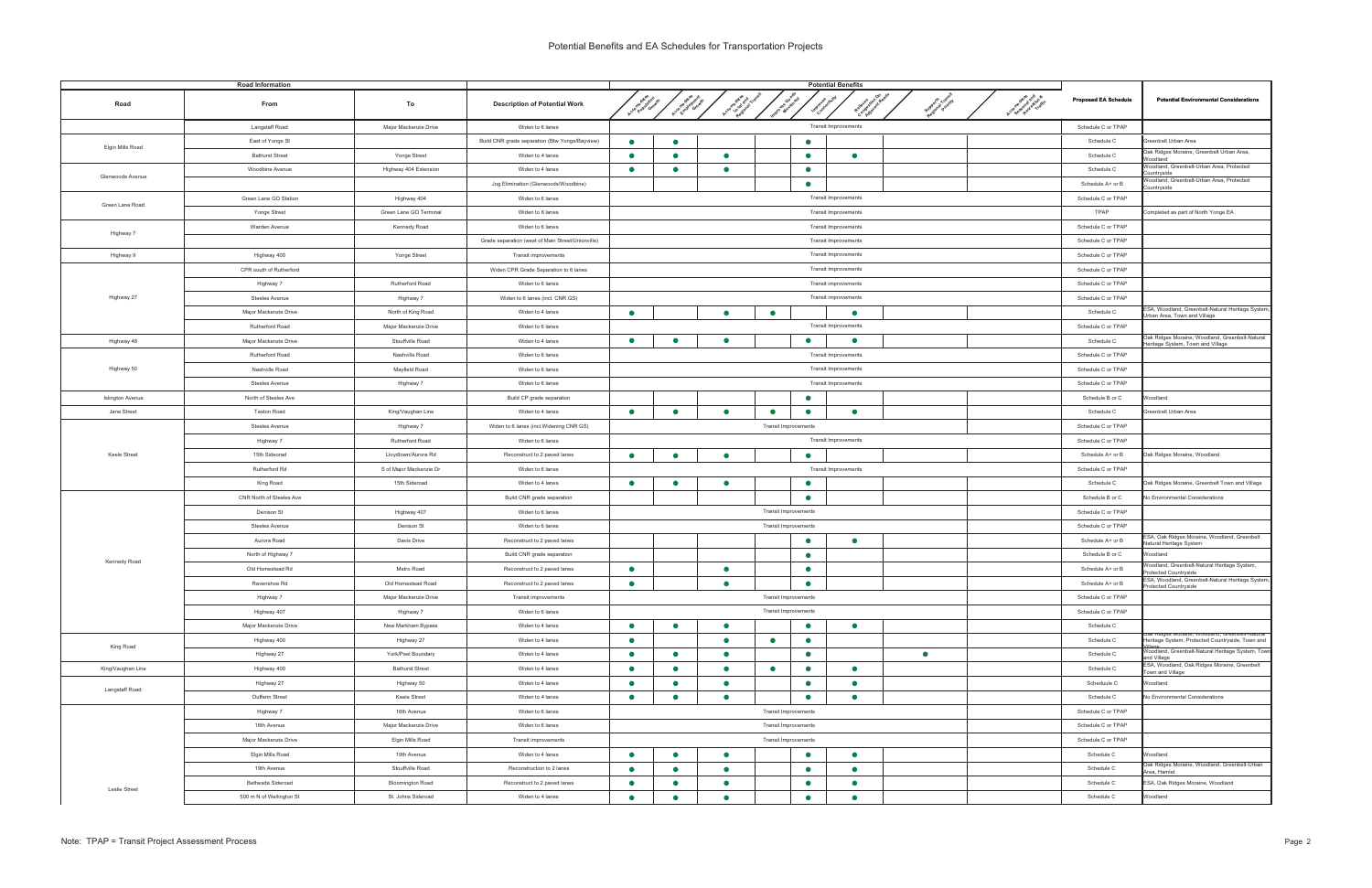|                                            |                         |                                 | <b>Potential Benefits</b><br><b>Proposed EA Schedule</b><br>Accomodated a protion (18416)<br>Supported Tracks<br>Accommodo cy<br>Compai<br>Schedule C<br>$\bullet$<br>$\bullet$<br>$\bullet$<br>$\bullet$<br>Schedule A+ or B<br>$\bullet$<br>$\bullet$<br>$\bullet$<br>$\bullet$<br>$\bullet$<br>Schedule B<br>Transit Improvements<br>Schedule C or TPAP<br><b>Transit Improvements</b><br>Schedule C or TPAP<br><b>Transit Improvements</b><br>Schedule C or TPAP<br><b>Transit Improvements</b><br>Schedule C or TPAP<br>Transit Improvements<br>Schedule C or TPAP<br>$\bullet$<br>Schedule C<br>$\bullet$<br>Schedule C<br>$\bullet$<br>$\bullet$<br>$\bullet$<br>Schedule C<br>$\bullet$<br>$\bullet$<br>$\bullet$<br>Schedule C<br><b>Transit Improvements</b><br>Schedule C or TPAP<br>Schedule C or TPAP<br><b>Transit Improvements</b><br>Transit Improvements<br>Schedule C or TPAP<br>Schedule A+ or B<br>$\bullet$<br>$\bullet$<br>$\bullet$<br>Schedule C<br>$\bullet$<br>$\bullet$<br>$\bullet$<br>$\bullet$<br>Transit Improvements<br>Schedule C or TPAP<br>Schedule A+ or B<br>$\bullet$<br>$\bullet$<br>$\bullet$<br>Schedule A+ or B<br>$\bullet$<br>Schedule C<br>$\bullet$<br>$\bullet$<br>$\bullet$<br>$\bullet$<br>Shedule C<br>$\bullet$<br>$\bullet$<br>$\bullet$<br>$\bullet$<br>Schedule C<br>$\bullet$<br>$\bullet$<br>$\bullet$<br>$\bullet$<br>Schedule A+ or B<br>$\bullet$<br>$\bullet$<br>$\bullet$<br>$\bullet$<br>Schedule C<br>$\bullet$<br>$\bullet$<br>Schedule C<br>$\bullet$<br>$\bullet$<br>Schedule C<br>$\bullet$<br>$\bullet$<br>$\bullet$<br>$\bullet$<br>$\bullet$<br>Schedule C<br>Schedule C<br>$\bullet$<br>$\bullet$<br>$\bullet$<br>$\bullet$<br>$\bullet$<br>Schedule C<br>$\bullet$<br>$\bullet$<br>$\bullet$<br>Schedule A+ or B<br>$\bullet$<br>$\bullet$<br>Schedule A+ or B<br><b>Transit Improvements</b><br>Schedule C or TPAP<br>Transit Improvements<br>Schedule C or TPAP<br>Schedule C or TPAP<br>Transit Improvements<br>Schedule C or TPAP<br>Transit Improvements<br>Transit Improvements<br>Schedule C or TPAP<br>Schedule C or TPAP<br>Transit Improvements<br>Schedule C or TPAP<br>Transit Improvements<br>Transit Improvements<br>Schedule C or TPAP<br>$\bullet$<br>$\bullet$<br>Schedule B or C<br>$\bullet$<br>$\bullet$ |           |           |           |  |           |           |           |                 |                                                                           |
|--------------------------------------------|-------------------------|---------------------------------|------------------------------------------------------------------------------------------------------------------------------------------------------------------------------------------------------------------------------------------------------------------------------------------------------------------------------------------------------------------------------------------------------------------------------------------------------------------------------------------------------------------------------------------------------------------------------------------------------------------------------------------------------------------------------------------------------------------------------------------------------------------------------------------------------------------------------------------------------------------------------------------------------------------------------------------------------------------------------------------------------------------------------------------------------------------------------------------------------------------------------------------------------------------------------------------------------------------------------------------------------------------------------------------------------------------------------------------------------------------------------------------------------------------------------------------------------------------------------------------------------------------------------------------------------------------------------------------------------------------------------------------------------------------------------------------------------------------------------------------------------------------------------------------------------------------------------------------------------------------------------------------------------------------------------------------------------------------------------------------------------------------------------------------------------------------------------------------------------------------------------------------------------------------------------------------------------------------------------------------------------------------------------------------------------|-----------|-----------|-----------|--|-----------|-----------|-----------|-----------------|---------------------------------------------------------------------------|
| Road                                       | From                    | To                              | <b>Description of Potential Work</b>                                                                                                                                                                                                                                                                                                                                                                                                                                                                                                                                                                                                                                                                                                                                                                                                                                                                                                                                                                                                                                                                                                                                                                                                                                                                                                                                                                                                                                                                                                                                                                                                                                                                                                                                                                                                                                                                                                                                                                                                                                                                                                                                                                                                                                                                 |           |           |           |  |           |           |           |                 | <b>Potential Environmental Considerations</b>                             |
|                                            | St. Johns Sideroad      | Mulock Drive                    | Widen to 4 lanes                                                                                                                                                                                                                                                                                                                                                                                                                                                                                                                                                                                                                                                                                                                                                                                                                                                                                                                                                                                                                                                                                                                                                                                                                                                                                                                                                                                                                                                                                                                                                                                                                                                                                                                                                                                                                                                                                                                                                                                                                                                                                                                                                                                                                                                                                     | $\bullet$ |           |           |  |           |           |           |                 | <b>Noodland</b>                                                           |
|                                            | <b>Bloomington Road</b> | <b>Wellington Street</b>        | Reconstruct to 2 paved lanes                                                                                                                                                                                                                                                                                                                                                                                                                                                                                                                                                                                                                                                                                                                                                                                                                                                                                                                                                                                                                                                                                                                                                                                                                                                                                                                                                                                                                                                                                                                                                                                                                                                                                                                                                                                                                                                                                                                                                                                                                                                                                                                                                                                                                                                                         | $\bullet$ |           |           |  |           |           |           |                 | ESA, Oak Ridges Moraine, Woodland                                         |
|                                            | Stouffville Rd          | 1 km south                      | Jog elimination and grade separation                                                                                                                                                                                                                                                                                                                                                                                                                                                                                                                                                                                                                                                                                                                                                                                                                                                                                                                                                                                                                                                                                                                                                                                                                                                                                                                                                                                                                                                                                                                                                                                                                                                                                                                                                                                                                                                                                                                                                                                                                                                                                                                                                                                                                                                                 |           |           |           |  |           |           |           |                 | Oak Ridges Moraine, Woodland                                              |
|                                            | Mount Albert            | Queensville Sideroad            | Transit improvements                                                                                                                                                                                                                                                                                                                                                                                                                                                                                                                                                                                                                                                                                                                                                                                                                                                                                                                                                                                                                                                                                                                                                                                                                                                                                                                                                                                                                                                                                                                                                                                                                                                                                                                                                                                                                                                                                                                                                                                                                                                                                                                                                                                                                                                                                 |           |           |           |  |           |           |           |                 |                                                                           |
|                                            | Green Lane West         | Mount Albert Road - Queensville | 3 to 4 lane widening                                                                                                                                                                                                                                                                                                                                                                                                                                                                                                                                                                                                                                                                                                                                                                                                                                                                                                                                                                                                                                                                                                                                                                                                                                                                                                                                                                                                                                                                                                                                                                                                                                                                                                                                                                                                                                                                                                                                                                                                                                                                                                                                                                                                                                                                                 |           |           |           |  |           |           |           |                 |                                                                           |
|                                            | Weston Road             | Highway 27                      | Widen to 6 lanes                                                                                                                                                                                                                                                                                                                                                                                                                                                                                                                                                                                                                                                                                                                                                                                                                                                                                                                                                                                                                                                                                                                                                                                                                                                                                                                                                                                                                                                                                                                                                                                                                                                                                                                                                                                                                                                                                                                                                                                                                                                                                                                                                                                                                                                                                     |           |           |           |  |           |           |           |                 |                                                                           |
| Major Mackenzie Drive                      | Highway 27              | Bolton GO Line (CPR)            | Widen to 6 lanes and jog elimination                                                                                                                                                                                                                                                                                                                                                                                                                                                                                                                                                                                                                                                                                                                                                                                                                                                                                                                                                                                                                                                                                                                                                                                                                                                                                                                                                                                                                                                                                                                                                                                                                                                                                                                                                                                                                                                                                                                                                                                                                                                                                                                                                                                                                                                                 |           |           |           |  |           |           |           |                 |                                                                           |
|                                            | Bolton GO Line (CPR)    | Highway 50                      | Widen to 6 lanes                                                                                                                                                                                                                                                                                                                                                                                                                                                                                                                                                                                                                                                                                                                                                                                                                                                                                                                                                                                                                                                                                                                                                                                                                                                                                                                                                                                                                                                                                                                                                                                                                                                                                                                                                                                                                                                                                                                                                                                                                                                                                                                                                                                                                                                                                     |           |           |           |  |           |           |           |                 |                                                                           |
| Markham Bypass Extension / D. Cousens Pkwy | Highway 407             | Ninth Line                      | Construct new 4 lane road                                                                                                                                                                                                                                                                                                                                                                                                                                                                                                                                                                                                                                                                                                                                                                                                                                                                                                                                                                                                                                                                                                                                                                                                                                                                                                                                                                                                                                                                                                                                                                                                                                                                                                                                                                                                                                                                                                                                                                                                                                                                                                                                                                                                                                                                            |           |           |           |  |           |           |           |                 | Planning Act / Class EA integration)                                      |
| Markham Bypass / D. Cousens Pkwy           | Highway 404             | Woodbine Avenue                 | Construct new 4 lane road/New Link                                                                                                                                                                                                                                                                                                                                                                                                                                                                                                                                                                                                                                                                                                                                                                                                                                                                                                                                                                                                                                                                                                                                                                                                                                                                                                                                                                                                                                                                                                                                                                                                                                                                                                                                                                                                                                                                                                                                                                                                                                                                                                                                                                                                                                                                   |           |           |           |  |           |           |           |                 |                                                                           |
|                                            | Woodbine Avenue         | Highway 48                      | Construct new 4 lane road/New Link                                                                                                                                                                                                                                                                                                                                                                                                                                                                                                                                                                                                                                                                                                                                                                                                                                                                                                                                                                                                                                                                                                                                                                                                                                                                                                                                                                                                                                                                                                                                                                                                                                                                                                                                                                                                                                                                                                                                                                                                                                                                                                                                                                                                                                                                   |           |           |           |  |           |           |           |                 |                                                                           |
|                                            | North of Bullock Dr     |                                 | Build CNR grade separation                                                                                                                                                                                                                                                                                                                                                                                                                                                                                                                                                                                                                                                                                                                                                                                                                                                                                                                                                                                                                                                                                                                                                                                                                                                                                                                                                                                                                                                                                                                                                                                                                                                                                                                                                                                                                                                                                                                                                                                                                                                                                                                                                                                                                                                                           |           |           |           |  |           |           |           |                 |                                                                           |
|                                            | Steeles Avenue          | 14th Avenue                     | Widen to 6 lanes                                                                                                                                                                                                                                                                                                                                                                                                                                                                                                                                                                                                                                                                                                                                                                                                                                                                                                                                                                                                                                                                                                                                                                                                                                                                                                                                                                                                                                                                                                                                                                                                                                                                                                                                                                                                                                                                                                                                                                                                                                                                                                                                                                                                                                                                                     |           |           |           |  |           |           |           |                 |                                                                           |
|                                            | 14th Avenue             | <b>Bullock Drive</b>            | Widen to 6 lanes                                                                                                                                                                                                                                                                                                                                                                                                                                                                                                                                                                                                                                                                                                                                                                                                                                                                                                                                                                                                                                                                                                                                                                                                                                                                                                                                                                                                                                                                                                                                                                                                                                                                                                                                                                                                                                                                                                                                                                                                                                                                                                                                                                                                                                                                                     |           |           |           |  |           |           |           |                 |                                                                           |
| McCowan Road                               | <b>Bullock Drive</b>    | 16th Avenue                     | Widen to 6 lanes                                                                                                                                                                                                                                                                                                                                                                                                                                                                                                                                                                                                                                                                                                                                                                                                                                                                                                                                                                                                                                                                                                                                                                                                                                                                                                                                                                                                                                                                                                                                                                                                                                                                                                                                                                                                                                                                                                                                                                                                                                                                                                                                                                                                                                                                                     |           |           |           |  |           |           |           |                 |                                                                           |
|                                            | Davis Drive             | Ravenshoe Road                  | Reconstruct to 2 lanes                                                                                                                                                                                                                                                                                                                                                                                                                                                                                                                                                                                                                                                                                                                                                                                                                                                                                                                                                                                                                                                                                                                                                                                                                                                                                                                                                                                                                                                                                                                                                                                                                                                                                                                                                                                                                                                                                                                                                                                                                                                                                                                                                                                                                                                                               |           |           |           |  |           |           |           |                 | SA, Oak Ridges Moraine, Woodland, Greenbelt<br>atural Heritage System,    |
|                                            | Major Mackenzie Drive   | Stouffville Road                | Widen to 4 lanes                                                                                                                                                                                                                                                                                                                                                                                                                                                                                                                                                                                                                                                                                                                                                                                                                                                                                                                                                                                                                                                                                                                                                                                                                                                                                                                                                                                                                                                                                                                                                                                                                                                                                                                                                                                                                                                                                                                                                                                                                                                                                                                                                                                                                                                                                     | $\bullet$ |           |           |  |           |           |           |                 | Oak Ridges Moraine, Greenbelt Natural Heritage<br>stem                    |
|                                            | 16th Avenue             | Major Mackenzie Drive           | Transit improvements                                                                                                                                                                                                                                                                                                                                                                                                                                                                                                                                                                                                                                                                                                                                                                                                                                                                                                                                                                                                                                                                                                                                                                                                                                                                                                                                                                                                                                                                                                                                                                                                                                                                                                                                                                                                                                                                                                                                                                                                                                                                                                                                                                                                                                                                                 |           |           |           |  |           |           |           |                 |                                                                           |
| Metro Road                                 | Morton Avenue           | Old Homestead Road              | Reconstruct / provide turning lanes                                                                                                                                                                                                                                                                                                                                                                                                                                                                                                                                                                                                                                                                                                                                                                                                                                                                                                                                                                                                                                                                                                                                                                                                                                                                                                                                                                                                                                                                                                                                                                                                                                                                                                                                                                                                                                                                                                                                                                                                                                                                                                                                                                                                                                                                  |           |           |           |  |           |           |           |                 | reenbelt Urban Area                                                       |
|                                            | Old Homestead Road      | Clarlyn Drive                   | Reconstruct / provide turning lanes                                                                                                                                                                                                                                                                                                                                                                                                                                                                                                                                                                                                                                                                                                                                                                                                                                                                                                                                                                                                                                                                                                                                                                                                                                                                                                                                                                                                                                                                                                                                                                                                                                                                                                                                                                                                                                                                                                                                                                                                                                                                                                                                                                                                                                                                  |           |           |           |  |           |           |           |                 | Greenbelt Urban Area                                                      |
|                                            | Major Mackenzie Drive   | Ninth Line                      | Construct new 4 lane road                                                                                                                                                                                                                                                                                                                                                                                                                                                                                                                                                                                                                                                                                                                                                                                                                                                                                                                                                                                                                                                                                                                                                                                                                                                                                                                                                                                                                                                                                                                                                                                                                                                                                                                                                                                                                                                                                                                                                                                                                                                                                                                                                                                                                                                                            | $\bullet$ |           |           |  |           |           |           |                 |                                                                           |
| New Markham Bypass (Don Cousen Pkwy)       | 16th Avenue             | Ninth Line                      | Widen to 4 lanes                                                                                                                                                                                                                                                                                                                                                                                                                                                                                                                                                                                                                                                                                                                                                                                                                                                                                                                                                                                                                                                                                                                                                                                                                                                                                                                                                                                                                                                                                                                                                                                                                                                                                                                                                                                                                                                                                                                                                                                                                                                                                                                                                                                                                                                                                     | $\bullet$ |           |           |  |           |           |           |                 |                                                                           |
|                                            | Ninth Line              | Major Mackenzie Drive           | Widen to 4 lanes                                                                                                                                                                                                                                                                                                                                                                                                                                                                                                                                                                                                                                                                                                                                                                                                                                                                                                                                                                                                                                                                                                                                                                                                                                                                                                                                                                                                                                                                                                                                                                                                                                                                                                                                                                                                                                                                                                                                                                                                                                                                                                                                                                                                                                                                                     | $\bullet$ |           |           |  |           |           |           |                 |                                                                           |
| Ninth Line                                 | Stouffville Road        |                                 | Jog Elimination                                                                                                                                                                                                                                                                                                                                                                                                                                                                                                                                                                                                                                                                                                                                                                                                                                                                                                                                                                                                                                                                                                                                                                                                                                                                                                                                                                                                                                                                                                                                                                                                                                                                                                                                                                                                                                                                                                                                                                                                                                                                                                                                                                                                                                                                                      | $\bullet$ |           |           |  |           |           |           |                 | <b>Greenbelt Town and Village</b>                                         |
|                                            | Markham By-pass         | Stouffville Road                | Widen to 4 lanes                                                                                                                                                                                                                                                                                                                                                                                                                                                                                                                                                                                                                                                                                                                                                                                                                                                                                                                                                                                                                                                                                                                                                                                                                                                                                                                                                                                                                                                                                                                                                                                                                                                                                                                                                                                                                                                                                                                                                                                                                                                                                                                                                                                                                                                                                     | $\bullet$ |           |           |  |           |           |           |                 |                                                                           |
| Pine Valley Drive                          | Rutherford Road         | Major Mackenzie Drive           | Widen to 4 lanes                                                                                                                                                                                                                                                                                                                                                                                                                                                                                                                                                                                                                                                                                                                                                                                                                                                                                                                                                                                                                                                                                                                                                                                                                                                                                                                                                                                                                                                                                                                                                                                                                                                                                                                                                                                                                                                                                                                                                                                                                                                                                                                                                                                                                                                                                     | $\bullet$ |           |           |  |           |           |           |                 | ESA, Woodland, Greenbelt Natural Heritage System                          |
|                                            | Major Mackenzie Drive   | <b>Teston Road</b>              | Widen to 4 lanes                                                                                                                                                                                                                                                                                                                                                                                                                                                                                                                                                                                                                                                                                                                                                                                                                                                                                                                                                                                                                                                                                                                                                                                                                                                                                                                                                                                                                                                                                                                                                                                                                                                                                                                                                                                                                                                                                                                                                                                                                                                                                                                                                                                                                                                                                     | $\bullet$ |           |           |  |           |           |           |                 | Voodland, Greenbelt Natural Heritage System                               |
| Pollock Road                               | Woodbine Avenue         | Highway 404 Extension           | Widen to 4 lanes                                                                                                                                                                                                                                                                                                                                                                                                                                                                                                                                                                                                                                                                                                                                                                                                                                                                                                                                                                                                                                                                                                                                                                                                                                                                                                                                                                                                                                                                                                                                                                                                                                                                                                                                                                                                                                                                                                                                                                                                                                                                                                                                                                                                                                                                                     | $\bullet$ |           |           |  |           |           |           |                 |                                                                           |
| Queensville Sideroad                       | Leslie Street           | Highway 404                     | Widen to 4 lanes                                                                                                                                                                                                                                                                                                                                                                                                                                                                                                                                                                                                                                                                                                                                                                                                                                                                                                                                                                                                                                                                                                                                                                                                                                                                                                                                                                                                                                                                                                                                                                                                                                                                                                                                                                                                                                                                                                                                                                                                                                                                                                                                                                                                                                                                                     | $\bullet$ |           |           |  |           |           |           |                 | ESA, Greenbelt urban Area                                                 |
|                                            | Highway 404             | Woodbine Avenue                 | Widen to 4 lanes                                                                                                                                                                                                                                                                                                                                                                                                                                                                                                                                                                                                                                                                                                                                                                                                                                                                                                                                                                                                                                                                                                                                                                                                                                                                                                                                                                                                                                                                                                                                                                                                                                                                                                                                                                                                                                                                                                                                                                                                                                                                                                                                                                                                                                                                                     | $\bullet$ |           |           |  |           |           |           |                 | ESA, Greenbelt urban Area                                                 |
| Old Homestead Road                         | Metro Road              | The Queensway North             | Reconstruction to 2 lanes                                                                                                                                                                                                                                                                                                                                                                                                                                                                                                                                                                                                                                                                                                                                                                                                                                                                                                                                                                                                                                                                                                                                                                                                                                                                                                                                                                                                                                                                                                                                                                                                                                                                                                                                                                                                                                                                                                                                                                                                                                                                                                                                                                                                                                                                            |           |           |           |  |           |           |           |                 | Greenbelt urban Area                                                      |
| Ravenshoe Road                             | Weir's Sideroad         | York/Durham Line                | Reconstruct to 2 paved lanes                                                                                                                                                                                                                                                                                                                                                                                                                                                                                                                                                                                                                                                                                                                                                                                                                                                                                                                                                                                                                                                                                                                                                                                                                                                                                                                                                                                                                                                                                                                                                                                                                                                                                                                                                                                                                                                                                                                                                                                                                                                                                                                                                                                                                                                                         |           |           |           |  |           |           |           |                 | ESA, Woodland, Greenbelt-Natural Heritage System,<br>rotected Countryside |
|                                            | <b>Bathurst Street</b>  | Dufferin Street                 | Widen to 6 lanes                                                                                                                                                                                                                                                                                                                                                                                                                                                                                                                                                                                                                                                                                                                                                                                                                                                                                                                                                                                                                                                                                                                                                                                                                                                                                                                                                                                                                                                                                                                                                                                                                                                                                                                                                                                                                                                                                                                                                                                                                                                                                                                                                                                                                                                                                     |           |           |           |  |           |           |           |                 |                                                                           |
|                                            | East of Keele Street    |                                 | Build CNR grade separation                                                                                                                                                                                                                                                                                                                                                                                                                                                                                                                                                                                                                                                                                                                                                                                                                                                                                                                                                                                                                                                                                                                                                                                                                                                                                                                                                                                                                                                                                                                                                                                                                                                                                                                                                                                                                                                                                                                                                                                                                                                                                                                                                                                                                                                                           |           |           |           |  |           |           |           |                 |                                                                           |
|                                            | Dufferin Street         | Jane Street                     | Widen to 6 lanes                                                                                                                                                                                                                                                                                                                                                                                                                                                                                                                                                                                                                                                                                                                                                                                                                                                                                                                                                                                                                                                                                                                                                                                                                                                                                                                                                                                                                                                                                                                                                                                                                                                                                                                                                                                                                                                                                                                                                                                                                                                                                                                                                                                                                                                                                     |           |           |           |  |           |           |           |                 |                                                                           |
| Rutherford Road                            | Jane Street             | Weston Road                     | Widen to 6 lanes                                                                                                                                                                                                                                                                                                                                                                                                                                                                                                                                                                                                                                                                                                                                                                                                                                                                                                                                                                                                                                                                                                                                                                                                                                                                                                                                                                                                                                                                                                                                                                                                                                                                                                                                                                                                                                                                                                                                                                                                                                                                                                                                                                                                                                                                                     |           |           |           |  |           |           |           |                 |                                                                           |
|                                            | Weston Road             | Pine Valley Drive               | Widen to 6 lanes                                                                                                                                                                                                                                                                                                                                                                                                                                                                                                                                                                                                                                                                                                                                                                                                                                                                                                                                                                                                                                                                                                                                                                                                                                                                                                                                                                                                                                                                                                                                                                                                                                                                                                                                                                                                                                                                                                                                                                                                                                                                                                                                                                                                                                                                                     |           |           |           |  |           |           |           |                 |                                                                           |
|                                            | Pine Valley Drive       | Highway 27                      | Widen to 6 lanes                                                                                                                                                                                                                                                                                                                                                                                                                                                                                                                                                                                                                                                                                                                                                                                                                                                                                                                                                                                                                                                                                                                                                                                                                                                                                                                                                                                                                                                                                                                                                                                                                                                                                                                                                                                                                                                                                                                                                                                                                                                                                                                                                                                                                                                                                     |           |           |           |  |           |           |           |                 |                                                                           |
|                                            | Highway 27              | Highway 50                      | Widen to 6 lanes                                                                                                                                                                                                                                                                                                                                                                                                                                                                                                                                                                                                                                                                                                                                                                                                                                                                                                                                                                                                                                                                                                                                                                                                                                                                                                                                                                                                                                                                                                                                                                                                                                                                                                                                                                                                                                                                                                                                                                                                                                                                                                                                                                                                                                                                                     |           |           |           |  |           |           |           |                 |                                                                           |
|                                            |                         |                                 | Build CNR grade separation (West of Hwy 27)                                                                                                                                                                                                                                                                                                                                                                                                                                                                                                                                                                                                                                                                                                                                                                                                                                                                                                                                                                                                                                                                                                                                                                                                                                                                                                                                                                                                                                                                                                                                                                                                                                                                                                                                                                                                                                                                                                                                                                                                                                                                                                                                                                                                                                                          |           |           |           |  |           |           |           |                 |                                                                           |
|                                            | Green Lane              | Queensville Sideroad            | Reconstruct to 2 lanes                                                                                                                                                                                                                                                                                                                                                                                                                                                                                                                                                                                                                                                                                                                                                                                                                                                                                                                                                                                                                                                                                                                                                                                                                                                                                                                                                                                                                                                                                                                                                                                                                                                                                                                                                                                                                                                                                                                                                                                                                                                                                                                                                                                                                                                                               | $\bullet$ |           |           |  |           |           |           |                 | <b>Noodland</b>                                                           |
| Second Concession                          | Green Lane              | Doane Road                      | Widen to 4 lanes                                                                                                                                                                                                                                                                                                                                                                                                                                                                                                                                                                                                                                                                                                                                                                                                                                                                                                                                                                                                                                                                                                                                                                                                                                                                                                                                                                                                                                                                                                                                                                                                                                                                                                                                                                                                                                                                                                                                                                                                                                                                                                                                                                                                                                                                                     | $\bullet$ | $\bullet$ | $\bullet$ |  | $\bullet$ | $\bullet$ |           | Schedule C      | Woodland                                                                  |
| Simcoe Landing Area                        | Impr. from Highway 404  | Ravenshoe Road                  | Intersection and Capacity Improvements                                                                                                                                                                                                                                                                                                                                                                                                                                                                                                                                                                                                                                                                                                                                                                                                                                                                                                                                                                                                                                                                                                                                                                                                                                                                                                                                                                                                                                                                                                                                                                                                                                                                                                                                                                                                                                                                                                                                                                                                                                                                                                                                                                                                                                                               |           |           |           |  |           |           |           | Schedule A or B |                                                                           |
|                                            | <b>Bayview Avenue</b>   | Woodbine Avenue                 | Reconstruct to 2 paved lanes                                                                                                                                                                                                                                                                                                                                                                                                                                                                                                                                                                                                                                                                                                                                                                                                                                                                                                                                                                                                                                                                                                                                                                                                                                                                                                                                                                                                                                                                                                                                                                                                                                                                                                                                                                                                                                                                                                                                                                                                                                                                                                                                                                                                                                                                         | $\bullet$ | $\bullet$ |           |  | $\bullet$ | $\bullet$ |           | Schedule B or C | Voodland, Greenbelt Protected Countryside                                 |
| St. John's Sideroad                        | <b>Bayview Avenue</b>   | Woodbine Avenue                 | Widen to 4 lanes                                                                                                                                                                                                                                                                                                                                                                                                                                                                                                                                                                                                                                                                                                                                                                                                                                                                                                                                                                                                                                                                                                                                                                                                                                                                                                                                                                                                                                                                                                                                                                                                                                                                                                                                                                                                                                                                                                                                                                                                                                                                                                                                                                                                                                                                                     | $\bullet$ | $\bullet$ |           |  | $\bullet$ | $\bullet$ |           | Schedule C      | Woodland, Greenbelt Protected Countryside                                 |
|                                            | Yonge Street            | <b>Bathurst Street</b>          | Widen to 4 lanes                                                                                                                                                                                                                                                                                                                                                                                                                                                                                                                                                                                                                                                                                                                                                                                                                                                                                                                                                                                                                                                                                                                                                                                                                                                                                                                                                                                                                                                                                                                                                                                                                                                                                                                                                                                                                                                                                                                                                                                                                                                                                                                                                                                                                                                                                     | $\bullet$ |           |           |  | $\bullet$ | $\bullet$ |           | Shedule C       | Woodland                                                                  |
|                                            | Leslie Street           | Highway 404                     | New Interchange and Widen to 4 lanes                                                                                                                                                                                                                                                                                                                                                                                                                                                                                                                                                                                                                                                                                                                                                                                                                                                                                                                                                                                                                                                                                                                                                                                                                                                                                                                                                                                                                                                                                                                                                                                                                                                                                                                                                                                                                                                                                                                                                                                                                                                                                                                                                                                                                                                                 | $\bullet$ | $\bullet$ |           |  | $\bullet$ | $\bullet$ |           | Schedule C      | Woodland                                                                  |
|                                            | Highway 404             | Warden Avenue                   | Widen to 4 lanes                                                                                                                                                                                                                                                                                                                                                                                                                                                                                                                                                                                                                                                                                                                                                                                                                                                                                                                                                                                                                                                                                                                                                                                                                                                                                                                                                                                                                                                                                                                                                                                                                                                                                                                                                                                                                                                                                                                                                                                                                                                                                                                                                                                                                                                                                     |           |           | $\bullet$ |  | $\bullet$ |           | $\bullet$ | Schedule C      | Oak Ridges Moraine, Woodland, Greenbelt Hamlet                            |